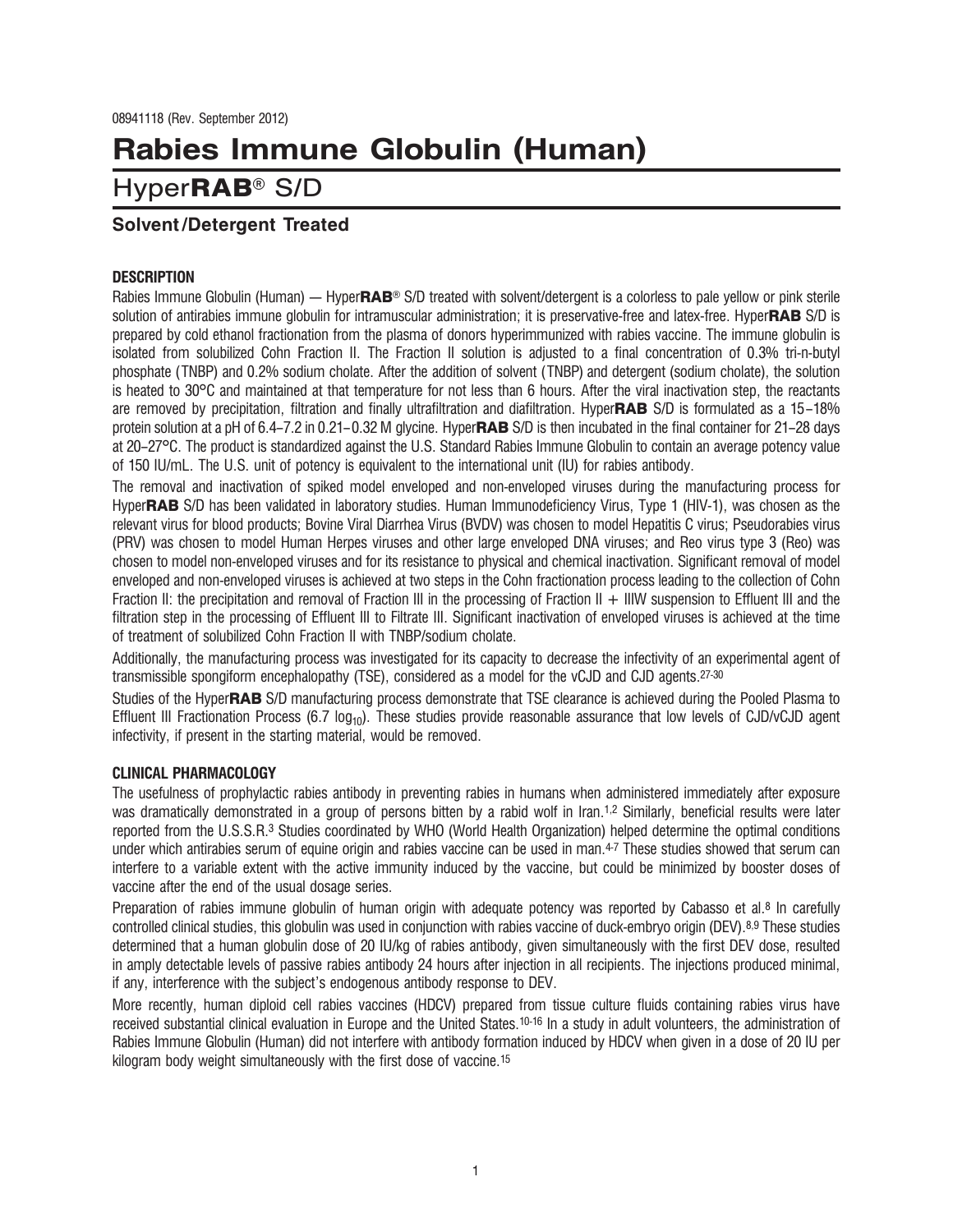In a clinical study in eight healthy human adults receiving a 20 IU/kg intramuscular dose of Rabies Immune Globulin (Human) treated with solvent/detergent, Hyper**RAB** S/D, detectable passive rabies antibody titers were observed in the serum of all subjects by 24 hours post injection and persisted through the 21 day study period. These results are consistent with prior studies<sup>17,18</sup> with non-solvent/detergent treated product.

#### **INDICATIONS AND USAGE**

Rabies vaccine and Hyper**RAB** S/D should be given to all persons suspected of exposure to rabies with one exception: persons who have been previously immunized with rabies vaccine and have a confirmed adequate rabies antibody titer should receive only vaccine. Hyper**RAB** S/D should be administered as promptly as possible after exposure, but can be administered up to the eighth day after the first dose of vaccine is given.

Recommendations for use of passive and active immunization after exposure to an animal suspected of having rabies have been detailed by the U.S. Public Health Service Advisory Committee on Immunization Practices (ACIP).19

Every exposure to possible rabies infection must be individually evaluated. The following factors should be considered before specific antirabies treatment is initiated:

#### **1. Species of Biting Animal**

Carnivorous wild animals (especially skunks, foxes, coyotes, raccoons, and bobcats) and bats are the animals most commonly infected with rabies and have caused most of the indigenous cases of human rabies in the United States since 1960.20 Unless the animal is tested and shown not to be rabid, postexposure prophylaxis should be initiated upon bite or nonbite exposure to these animals (see item 3 below). If treatment has been initiated and subsequent testing in a competent laboratory shows the exposing animal is not rabid, treatment can be discontinued.

In the United States, the likelihood that a domestic dog or cat is infected with rabies varies from region to region; hence, the need for postexposure prophylaxis also varies. However, in most of Asia and all of Africa and Latin America, the dog remains the major source of human exposure; exposures to dogs in such countries represent a special threat. Travelers to those countries should be aware that  $>50%$  of the rabies cases among humans in the United States result from exposure to dogs outside the United States.

Rodents (such as squirrels, hamsters, guinea pigs, gerbils, chipmunks, rats, and mice) and lagomorphs (including rabbits and hares) are rarely found to be infected with rabies and have not been known to cause human rabies in the United States. However, from 1971 through 1988, woodchucks accounted for 70% of the 179 cases of rabies among rodents reported to CDC.21 In these cases, the state or local health department should be consulted before a decision is made to initiate postexposure antirabies prophylaxis.

#### **2. Circumstances of Biting Incident**

An unprovoked attack is more likely to mean that the animal is rabid. (Bites during attempts to feed or handle an apparently healthy animal may generally be regarded as provoked.)

#### **3. Type of Exposure**

Rabies is transmitted only when the virus is introduced into open cuts or wounds in skin or mucous membranes. If there has been no exposure (as described in this section), postexposure treatment is not necessary. Thus, the likelihood that rabies infection will result from exposure to a rabid animal varies with the nature and extent of the exposure. Two categories of exposure should be considered:

**Bite:** any penetration of the skin by teeth. Bites to the face and hands carry the highest risk, but the site of the bite should not influence the decision to begin treatment.22

Bat-associated strains of rabies can be transmitted to humans either directly through a bat's bite or indirectly through the bite of an animal previously infected by a bat. Because some bat bites may be less severe, and can go completely undetected, unlike bites inflicted by larger animals, especially mammalian carnivores, rabies postexposure treatment should be considered for any physical contact with bats when bite or mucous membrane contact cannot be excluded.<sup>23</sup>

**Nonbite:** scratches, abrasions, open wounds or mucous membranes contaminated with saliva or any potentially infectious material, such as brain tissue, from a rabid animal constitute nonbite exposures. If the material containing the virus is dry, the virus can be considered noninfectious. Casual contact, such as petting a rabid animal and contact with the blood, urine, or feces (e.g., guano) of a rabid animal, does not constitute an exposure and is not an indication for prophylaxis. Instances of airborne rabies have been reported rarely. Adherence to respiratory precautions will minimize the risk of airborne exposure.<sup>24</sup>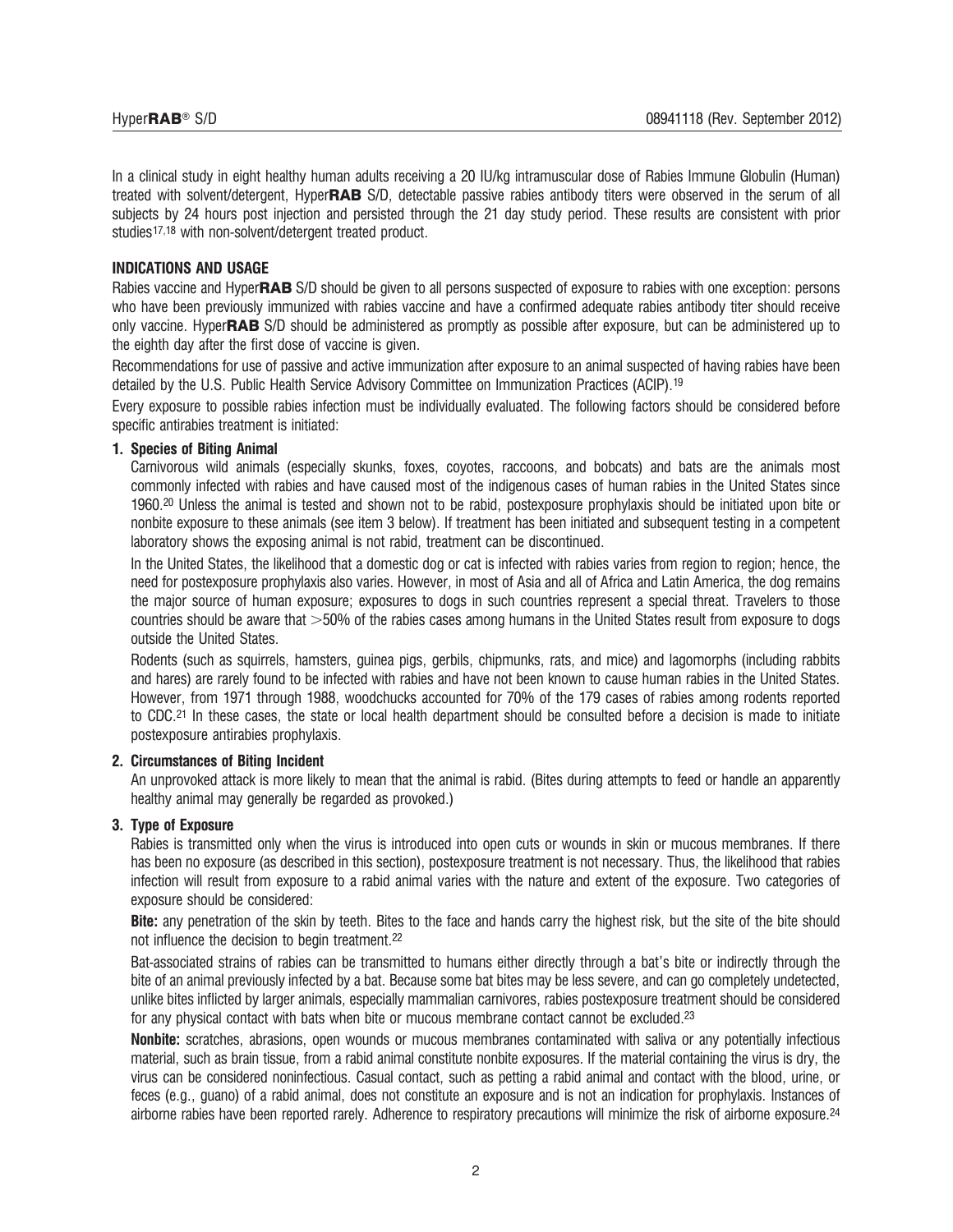The only documented cases of rabies from human-to-human transmission have occurred in patients who received corneas transplanted from persons who died of rabies undiagnosed at the time of death. Stringent guidelines for acceptance of donor corneas have reduced this risk.

Bite and nonbite exposures from humans with rabies theoretically could transmit rabies, although no cases of rabies acquired this way have been documented.

#### **4. Vaccination Status of Biting Animal**

A properly immunized animal has only a minimal chance of developing rabies and transmitting the virus.

#### **5. Presence of Rabies in Region**

If adequate laboratory and field records indicate that there is no rabies infection in a domestic species within a given region, local health officials are justified in considering this in making recommendations on antirabies treatment following a bite by that particular species. Such officials should be consulted for current interpretations.

#### **Rabies Postexposure Prophylaxis**

The following recommendations are only a guide. In applying them, take into account the animal species involved, the circumstances of the bite or other exposure, the vaccination status of the animal, and presence of rabies in the region. Local or state public health officials should be consulted if questions arise about the need for rabies prophylaxis.

**Local Treatment of Wounds:** Immediate and thorough washing of all bite wounds and scratches with soap and water is perhaps the most effective measure for preventing rabies. In experimental animals, simple local wound cleansing has been shown to reduce markedly the likelihood of rabies.

Tetanus prophylaxis and measures to control bacterial infection should be given as indicated.

**Active Immunization:** Active immunization should be initiated as soon as possible after exposure (within 24 hours). Many dosage schedules have been evaluated for the currently available rabies vaccines and their respective manufacturers' literature should be consulted.

**Passive Immunization:** A combination of active and passive immunization (vaccine and immune globulin) is considered the acceptable postexposure prophylaxis except for those persons who have been previously immunized with rabies vaccine and who have documented adequate rabies antibody titer. These individuals should receive vaccine only. For passive immunization, Rabies Immune Globulin (Human) is preferred over antirabies serum, equine.16,19 It is recommended both for treatment of all bites by animals suspected of having rabies and for nonbite exposure inflicted by animals suspected of being rabid. Rabies Immune Globulin (Human) should be used in conjunction with rabies vaccine and can be administered through the seventh day after the first dose of vaccine is given. Beyond the seventh day, Rabies Immune Globulin (Human) is not indicated since an antibody response to cell culture vaccine is presumed to have occurred.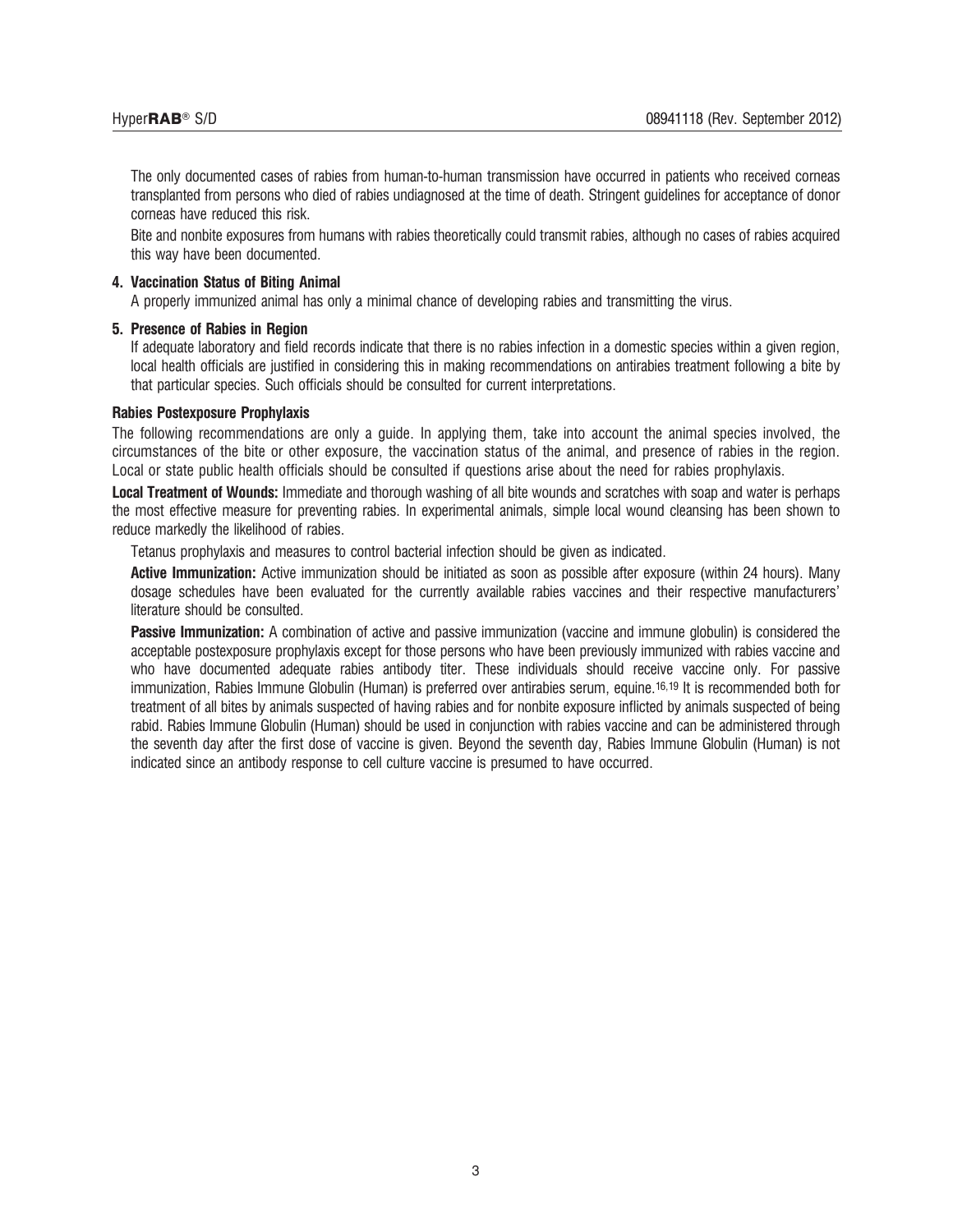| <b>Animal species</b>                                                           | Rabies Postexposure Prophylaxis Guide <sup>19</sup><br><b>Condition of animal</b><br>at time of exposure/attack                                                                                                                                                                                                                                   | <b>Treatment of</b><br>exposed person [1]                                                       |
|---------------------------------------------------------------------------------|---------------------------------------------------------------------------------------------------------------------------------------------------------------------------------------------------------------------------------------------------------------------------------------------------------------------------------------------------|-------------------------------------------------------------------------------------------------|
| Dog and cat                                                                     | Healthy and available for 10 days of observation<br>Rabid or suspected rabid<br>Unknown (escaped)                                                                                                                                                                                                                                                 | None, unless animal develops rabies [2]<br>RIGH [3] and HDCV<br>Consult public health officials |
| Skunk, bat, fox, coyote,<br>raccoon, bobcat, and<br>other carnivores; woodchuck | Regard as rabid unless animal proven negative<br>by laboratory tests [4]                                                                                                                                                                                                                                                                          | RIGH [3] and HDCV                                                                               |
| Livestock, rodents, and<br>lagomorphs (rabbits and<br>hares)                    | Consider individually. Local and state public health officials should be consulted on questions<br>about the need for rabies prophylaxis. In most geographical areas bites of squirrels,<br>hamsters, guinea pigs, gerbils, chipmunks, rats, mice, other rodents, rabbits, and hares<br>almost never require antirabies postexposure prophylaxis. |                                                                                                 |

[1] ALL POSTEXPOSURE PROPHYLAXIS SHOULD BEGIN WITH IMMEDIATE THOROUGH CLEANSING OF THE WOUND (IF ONE CAN BE DETECTED) WITH SOAP AND WATER. If antirabies treatment is indicated, both Rabies Immune Globulin (Human) [RIGH] and human diploid cell rabies vaccine (HDCV) should be given as soon as possible, REGARDLESS of the interval from exposure.

[2] During the usual holding period of 10 days, begin postexposure prophylaxis at first sign of rabies in a dog or cat that has bitten someone. If the animal exhibits clinical signs of rabies, it should be euthanized immediately and tested.

[3] If RIGH is not available, use antirabies serum, equine (ARS). Do not use more than the recommended dosage.

[4] The animal should be euthanized and tested as soon as possible. Holding for observation is not recommended. Discontinue vaccine if immunofluorescence test results of the animal are negative.

#### **CONTRAINDICATIONS**

None known.

#### **WARNINGS**

Rabies Immune Globulin (Human) — HyperRAB<sup>®</sup> S/D is made from human plasma. Products made from human plasma may contain infectious agents, such as viruses, and, theoretically, the Creutzfeldt-Jakob Disease (CJD) agent that can cause disease. The risk that such products will transmit an infectious agent has been reduced by screening plasma donors for prior exposure to certain viruses, by testing for the presence of certain current virus infections, and by inactivating and/or removing certain viruses. Despite these measures, such products can still potentially transmit disease. There is also the possibility that unknown infectious agents may be present in such products. Individuals who receive infusions of blood or plasma products may develop signs and/or symptoms of some viral infections, particularly hepatitis C. ALL infections thought by a physician possibly to have been transmitted by this product should be reported by the physician or other **healthcare provider to Grifols Therapeutics Inc. [1-800-520-2807].**

The physician should discuss the risks and benefits of this product with the patient, before prescribing or administering it **to the patient.**

Hyper**RAB** S/D should be given with caution to patients with a history of prior systemic allergic reactions following the administration of human immunoglobulin preparations.

The attending physician who wishes to administer Hyper**RAB** S/D to persons with isolated immunoglobulin A (IgA) deficiency must weigh the benefits of immunization against the potential risks of hypersensitivity reactions. Such persons have increased potential for developing antibodies to IgA and could have anaphylactic reactions to subsequent administration of blood products that contain IgA.25

As with all preparations administered by the intramuscular route, bleeding complications may be encountered in patients with thrombocytopenia or other bleeding disorders.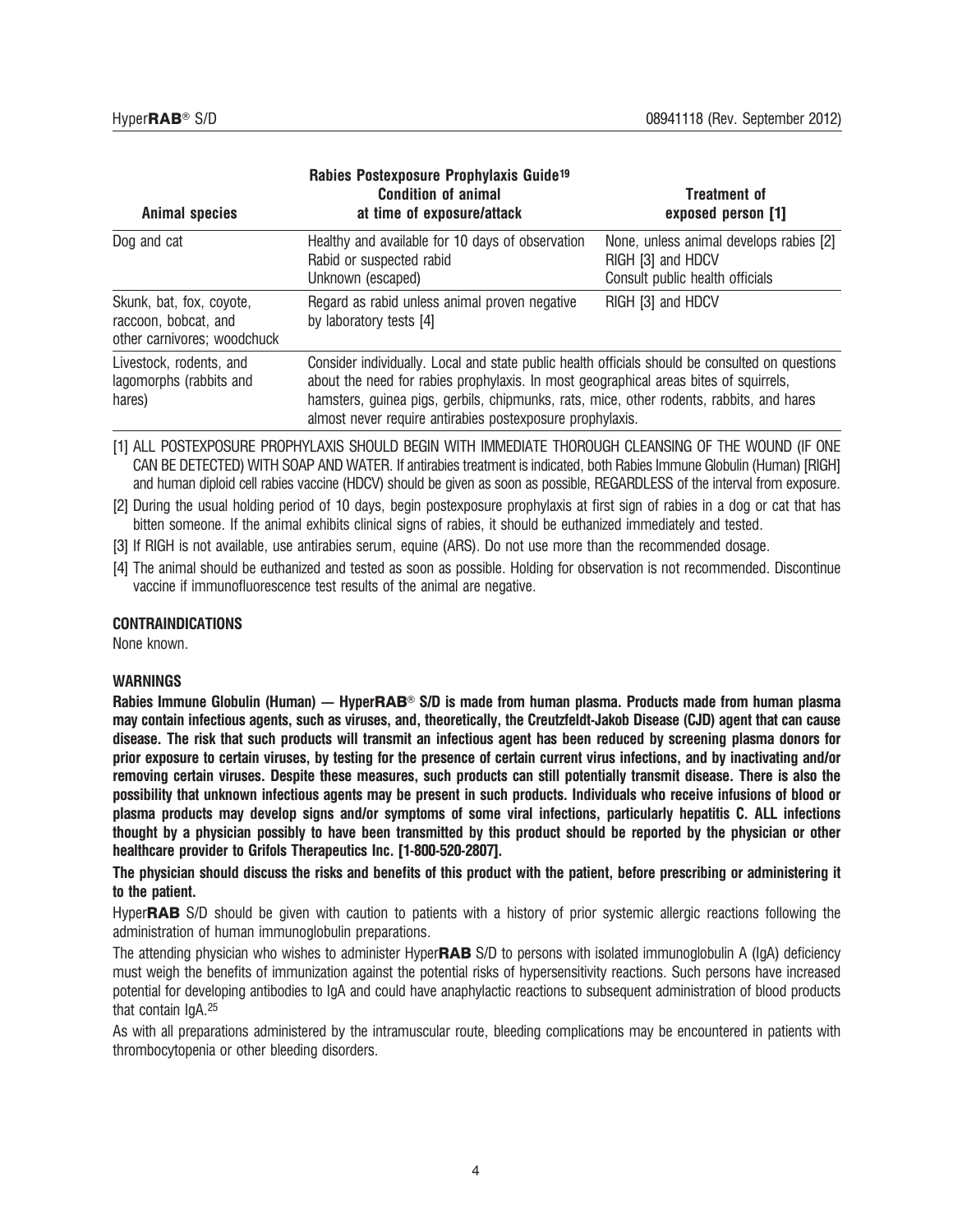#### **PRECAUTIONS**

#### **General**

Hyper**RAB** S/D should **not** be administered intravenously because of the potential for serious reactions. Although systemic reactions to immunoglobulin preparations are rare, epinephrine should be available for treatment of acute anaphylactoid symptoms.

#### **Drug Interactions**

Repeated doses of Hyper**RAB** S/D should not be administered once vaccine treatment has been initiated as this could prevent the full expression of active immunity expected from the rabies vaccine.

Other antibodies in the Hyper**RAB** S/D preparation may interfere with the response to live vaccines such as measles, mumps, polio or rubella. Therefore, immunization with live vaccines should not be given within 3 months after Hyper**RAB** S/D administration.

#### **Pregnancy Category C**

Animal reproduction studies have not been conducted with Hyper**RAB** S/D. It is also not known whether Hyper**RAB** S/D can cause fetal harm when administered to a pregnant woman or can affect reproduction capacity. Hyper**RAB** S/D should be given to a pregnant woman only if clearly needed.

#### **Pediatric Use**

Safety and effectiveness in the pediatric population have not been established.

#### **ADVERSE REACTIONS**

Soreness at the site of injection and mild temperature elevations may be observed at times. Sensitization to repeated injections has occurred occasionally in immunoglobulin-deficient patients. Angioneurotic edema, skin rash, nephrotic syndrome, and anaphylactic shock have rarely been reported after intramuscular injection, so that a causal relationship between immunoglobulin and these reactions is not clear.

#### **DOSAGE AND ADMINISTRATION**

The recommended dose for Hyper**RAB** S/D is 20 IU/kg (0.133 mL/kg) of body weight given preferably at the time of the first vaccine dose.8,9 It may also be given through the seventh day after the first dose of vaccine is given. If anatomically feasible, up to the full dose of Hyper**RAB** S/D should be thoroughly infiltrated in the area around the wound and the rest should be administered intramuscularly in the deltoid muscle of the upper arm or lateral thigh muscle. The gluteal region should not be used as an injection site because of the risk of injury to the sciatic nerve.26 Hyper**RAB** S/D should never be administered in the same syringe or needle or in the same anatomical site as vaccine.

Parenteral drug products should be inspected visually for particulate matter and discoloration prior to administration, whenever solution and container permit.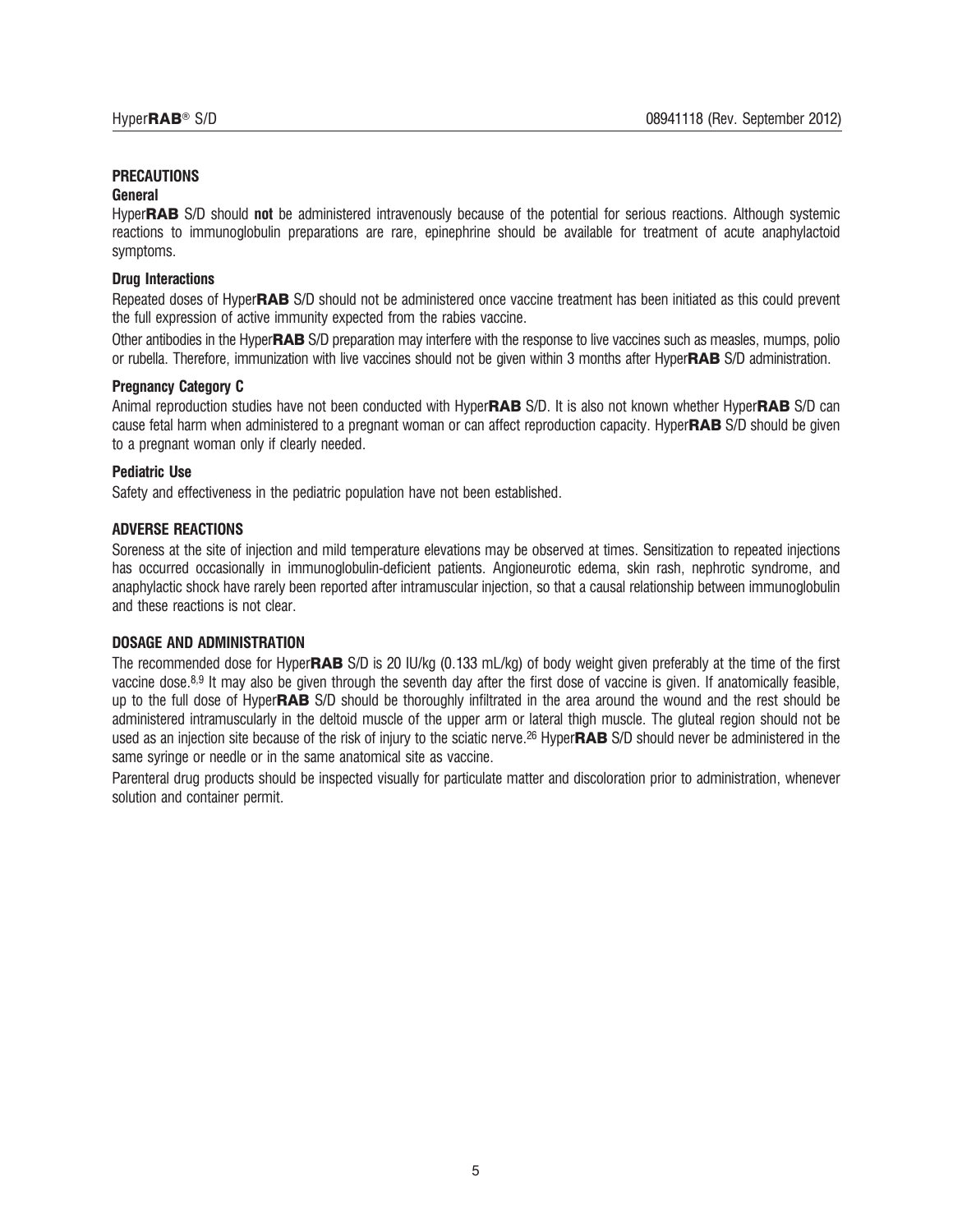| Rabies postexposure prophylaxis schedule-United States, 1999 <sup>19</sup> |                    |                                                                                                                                                                                                                                                                                                                                                                                                                                          |  |
|----------------------------------------------------------------------------|--------------------|------------------------------------------------------------------------------------------------------------------------------------------------------------------------------------------------------------------------------------------------------------------------------------------------------------------------------------------------------------------------------------------------------------------------------------------|--|
| <b>Vaccination status</b>                                                  | <b>Treatment</b>   | Regimen*                                                                                                                                                                                                                                                                                                                                                                                                                                 |  |
| Not previously<br>vaccinated                                               | Wound<br>cleansing | All postexposure treatment should begin with immediate thorough cleansing of all<br>wounds with soap and water. If available, a virucidal agent such as a povidone-iodine<br>solution should be used to irrigate the wounds.                                                                                                                                                                                                             |  |
|                                                                            | <b>RIG</b>         | Administer 20 IU/kg body weight. If anatomically feasible, the full dose should be<br>infiltrated around the wound(s) and any remaining volume should be administered IM<br>at an anatomical site distant from vaccine administration. Also, RIG should not be<br>administered in the same syringe as vaccine. Because RIG might partially suppress<br>active production of antibody, no more than the recommended dose should be given. |  |
|                                                                            | Vaccine            | HDCV, RVA, or PCEC 1.0 mL, IM (deltoid area†), one each on days 0\$, 3, 7, 14, and 28.                                                                                                                                                                                                                                                                                                                                                   |  |
| Previously<br>vaccinated                                                   | Wound<br>cleansing | All postexposure treatment should begin with immediate thorough cleansing of<br>all wounds with soap and water. If available, a virucidal agent such as a povidone-<br>iodine solution should be used to irrigate the wounds.                                                                                                                                                                                                            |  |
|                                                                            | RIG                | RIG should not be administered.                                                                                                                                                                                                                                                                                                                                                                                                          |  |
|                                                                            | Vaccine            | HDCV, RVA, or PCEC 1.0 mL, IM (deltoid area†), one each on days 0 <sup>§</sup> and 3.                                                                                                                                                                                                                                                                                                                                                    |  |

HDCV=human diploid cell vaccine; PCEC=purified chick embryo cell vaccine; RIG=rabies immune globulin; RVA=rabies vaccine adsorbed; IM, intramuscular

\* These regimens are applicable for all age groups, including children.

† The deltoid area is the only acceptable site of vaccination for adults and older children. For younger children, the outer aspect of the thigh may be used. Vaccine should never be administered in the gluteal area.

§ Day 0 is the day the first dose of vaccine is administered.

¶ Any person with a history of preexposure vaccination with HDCV, RVA, or PCEC; prior postexposure prophylaxis with HDCV, RVA, or PCEC; or previous vaccination with any other type of rabies vaccine and a documented history of antibody response to the prior vaccination.

#### **HOW SUPPLIED**

Hyper**RAB** S/D is packaged in 2 mL and 10 mL single dose vials with an average potency value of 150 international units per mL (IU/mL). The 2 mL vial contains a total of 300 IU which is sufficient for a child weighing 15 kg. The 10 mL vial contains a total of 1500 IU which is sufficient for an adult weighing 75 kg. Hyper**RAB** S/D is preservative-free and latex-free.

| NDC Number   | Size       |
|--------------|------------|
| 13533-618-02 | 2 ml vial  |
| 13533-618-10 | 10 ml vial |

#### **STORAGE**

Hyper**RAB** S/D should be stored under refrigeration (2–8°C, 36–46°F). Solution that has been frozen should not be used.

#### **CAUTION**

R<sub>b</sub> only

U.S. federal law prohibits dispensing without prescription.

#### **LIMITED WARRANTY**

A number of factors could reduce the efficacy of this product or even result in an ill effect following its use. These include improper storage and handling of the product after it leaves our hands, diagnosis, dosage, method of administration, and biological differences in individual patients. Because of these factors, it is important that this product be stored properly and that the directions be followed carefully during use.

No warranty, express or implied, including any warranty of merchantability or fitness is made. Representatives of the Company are not authorized to vary the terms or the contents of the printed labeling, including the package insert for this product, except by printed notice from the Company's headquarters. The prescriber and user of this product must accept the terms hereof.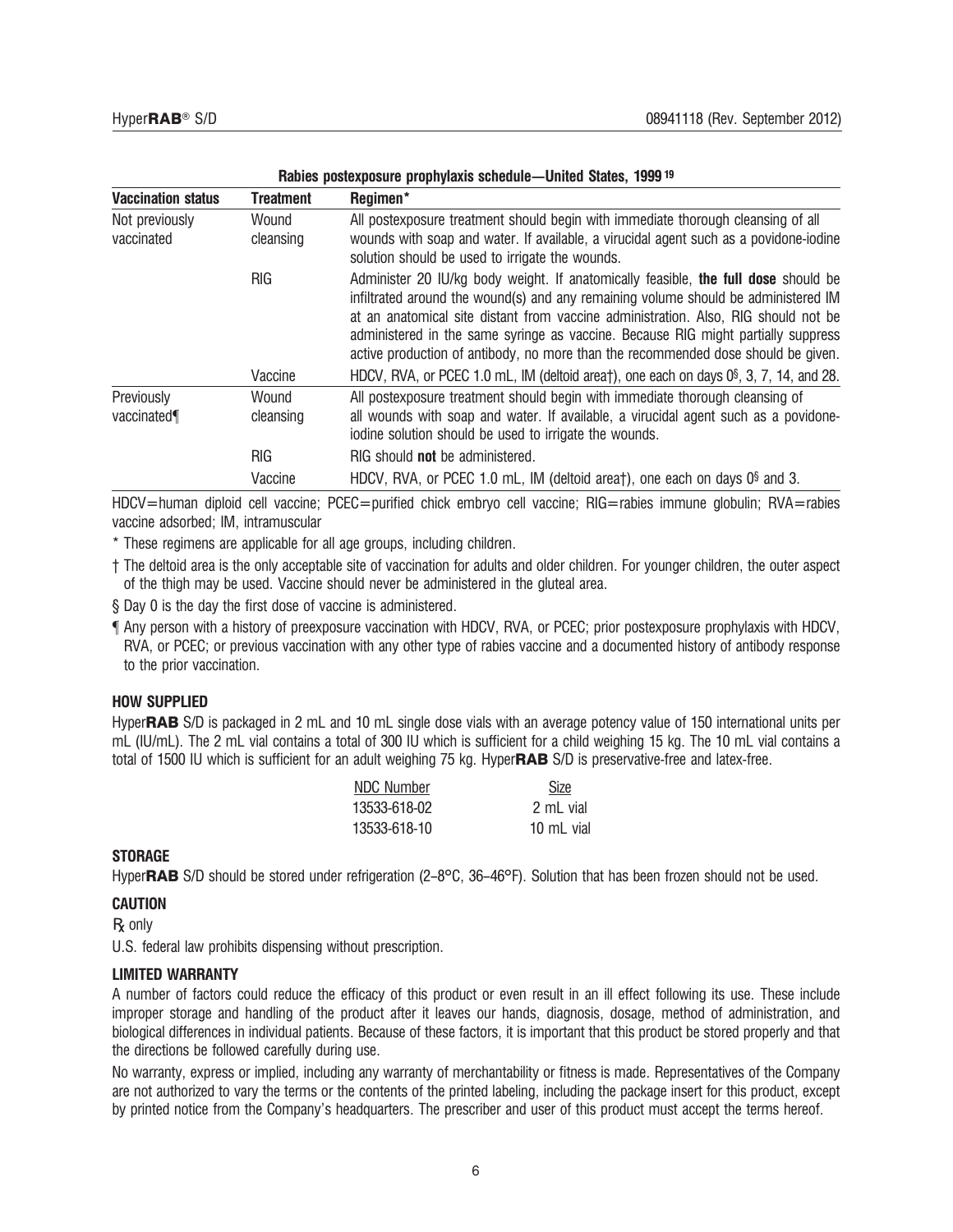#### **REFERENCES**

- 1. Baltazard M, Bahmanyar M, Ghodssi M, et al: Essai pratique du sérum antirabique chez les mordus par loups enragés. *Bull WHO* 13:747-72, 1955.
- 2. Habel K, Koprowski H: Laboratory data supporting the clinical trial of antirabies serum in persons bitten by a rabid wolf. *Bull WHO* 13:773-9, 1955.
- 3. Selimov M, Boltucij L, Semenova E, et al: [The use of antirabies gamma globulin in subjects severely bitten by rabid wolves or other animals.] *J Hyg Epidemiol Microbiol Immunol (Praha)* 3:168-80, 1959.
- 4. Atanasiu P, Bahmanyar M, Baltazard M, et al: Rabies neutralizing antibody response to different schedules of serum and vaccine inoculations in non-exposed persons. *Bull WHO* 14:593-611, 1956.
- 5. Atanasiu P, Bahmanyar M, Baltazard M, et al: Rabies neutralizing antibody response to different schedules of serum and vaccine inoculations in non-exposed persons: Part II. *Bull WHO* 17:911-32, 1957.
- 6. Atanasiu P, Cannon DA, Dean DJ, et al: Rabies neutralizing antibody response to different schedules of serum and vaccine innoculations in non-exposed persons: Part 3. *Bull WHO* 25:103-14, 1961.
- 7. Atanasiu P, Dean DJ, Habel K, et al: Rabies neutralizing antibody response to different schedules of serum and vaccine inoculations in non-exposed persons: Part 4. *Bull WHO* 36:361-5, 1967.
- 8. Cabasso VJ, Loofbourow JC, Roby RE, et al: Rabies immune globulin of human origin: preparation and dosage determination in non-exposed volunteer subjects. *Bull WHO* 45:303-15, 1971.
- 9. Loofbourow JC, Cabasso VJ, Roby RE, et al: Rabies immune globulin (human): clinical trials and dose determination. *JAMA* 217(13): 1825-31, 1971.
- 10. Plotkin SA: New rabies vaccine halts disease without severe reactions. *Mod Med* 45(20):45-8, 1977.
- 11. Plotkin SA, Wiktor TJ, Koprowski H, et al: Immunization schedules for the new human diploid cell vaccine against rabies. *Am J Epidemiol* 103(1):75-80, 1976.
- 12. Hafkin B, Hattwick MA, Smith JS, et al: A comparison of a WI-38 vaccine and duck embryo vaccine for preexposure rabies prophylaxis. *Am J Epidemiol* 107(5):439-43, 1978.
- 13. Kuwert EK, Marcus I, Höher PG: Neutralizing and complement-fixing antibody responses in pre- and post-exposure vaccinees to a rabies vaccine produced in human diploid cells. *J Biol Stand* 4(4):249-62, 1976.
- 14. Grandien M: Evaluation of tests for rabies antibody and analysis of serum responses after administration of three different types of rabies vaccines. *J Clin Microbiol* 5(3):263-7, 1977.
- 15. Kuwert EK, Marcus I, Werner J, et al: Postexpositionelle Schutzimpfung des Menschen gegen Tollwut mit einer neu-entwickelten Gewebekulturvakzine (HDCS-Impfstoff). *Zentralbl Bakteriol [A]* 239(4):437-58, 1977.
- 16. Bahmanyar M, Fayaz A, Nour-Salehi S, et al: Successful protection of humans exposed to rabies infection: postexposure treatment with the new human diploid cell rabies vaccine and antirabies serum. *JAMA* 236(24):2751-4, 1976.
- 17. American Hospital Formulary Service. Drug Information. Section 80:04. Rabies immune globulin. Bethesda, American Society for Health-Systems Pharmacy, 1997, p. 2545-7.
- 18. Rubin RH, Sikes RK, Gregg MB: Human rabies immune globulin. Clinical trials and effects on serum anti-globulins. *JAMA* 224:871-4, 1973.
- 19. Recommendations of the Advisory Committee on Immunization Practices (ACIP): Rabies prevention—United States, 1999. *MMWR* 48 (RR-1):1-21, 1999.
- 20. Reid-Sanden FL, Dobbins JG, Smith JS, et al: Rabies surveillance in the United States during 1989. *J Am Vet Med Assoc* 197(12):1571-83, 1990.
- 21. Fishbein DB, Belotto AJ, Pacer RE, et al: Rabies in rodents and lagomorphs in the United States, 1971-1984: increased cases in the woodchuck (*Marmota monax*) in mid-Atlantic states. *J Wildl Dis* 22(2):151-5, 1986.
- 22. Hattwick MAW: Human rabies. *Public Health Rev* 3(3):229-74, 1974.
- 23. Epidemiologic Notes and Reports: Human Rabies—California, 1994. *MMWR* 43(25):455-457, 1994.
- 24. Garner JS, Simmons BP: Guideline for isolation precautions in hospitals. *Infect Control* 4(4 Suppl):245-325, 1983.
- 25. Fudenberg HH: Sensitization to immunoglobulins and hazards of gamma globulin therapy. In: Merler E (ed.): Immunoglobulins: biologic aspects and clinical uses. Washington, DC, Nat Acad Sci, 1970, pp 211-20.